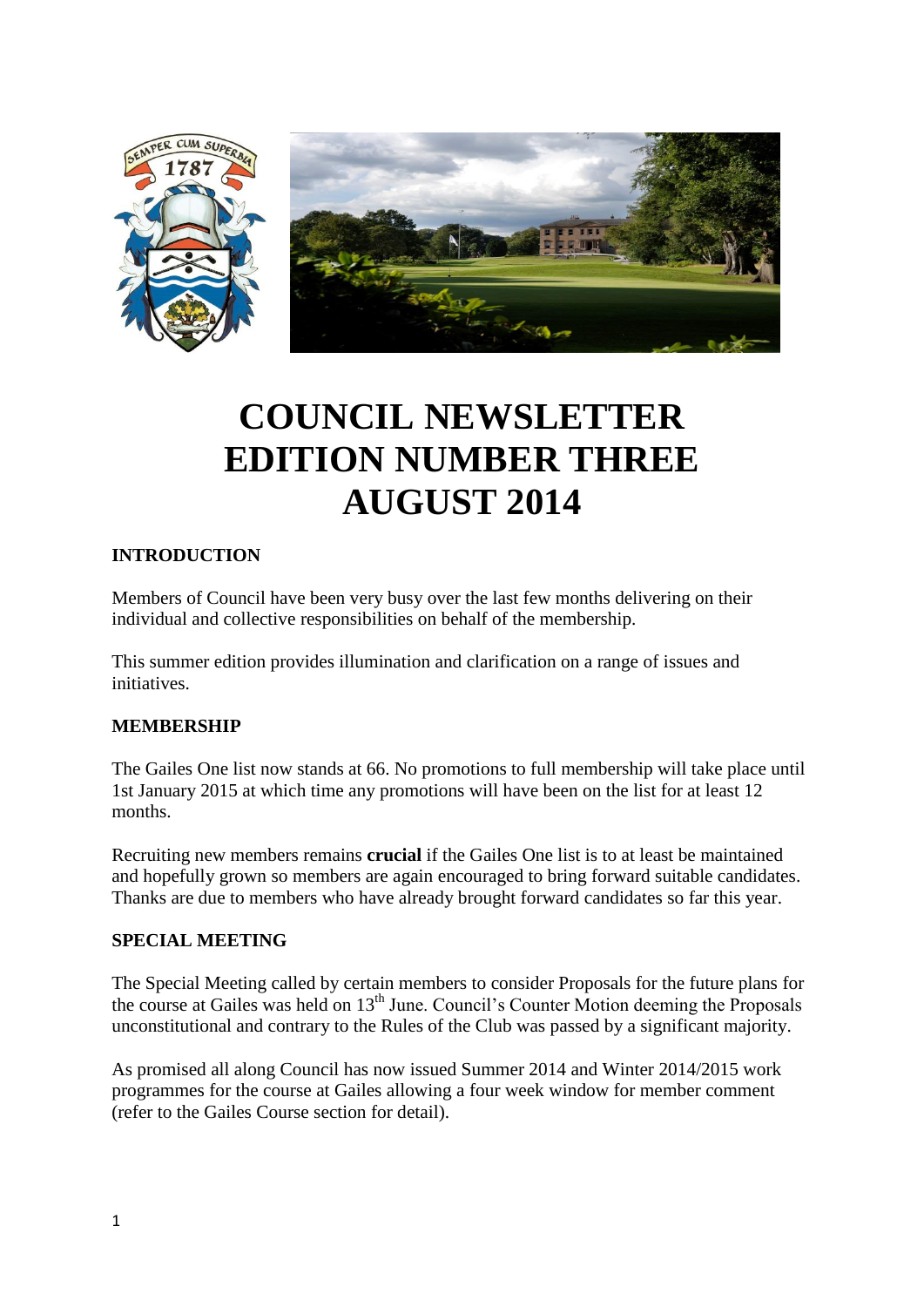### **KILLERMONT HOUSE**

The refurbishment of the Members' rooms is now complete.

Members are encouraged to make more use of the improved facilities for business meetings and private dining. A brochure to promote this initiative will be issued to members soon.

The review of picture hanging within the House is still to be concluded.

The commitment to install a disabled access facility as described in the May Newsletter remains and is scheduled to take place by the end of the year.

Regarding the Club's defibrillators it is important that as many members as possible are trained in their use in order that they are operated to their greatest potential. To this end further CPR training is being planned for early October.

The 3 month dress code trial for Saturday medals has now concluded. Some members took advantage of the relaxation but not many so future Saturday medal days will revert back to the existing dress code rules but members are very much encouraged to make use of the members bar and dining room in addition to the spike bar.

## **KILLERMONT COURSE**

Hole 4 has now been played in its altered format for 18 months with the removal of two large bunkers which were difficult to maintain and the addition of a new bunker at a higher point on the left. Council has taken professional advice but improving the profile of the hole is far from simple. A number of proposals bringing forward what would have to be major alterations were considered but were very expensive, would probably not be cost effective and may have detracted from the hole itself and so were rejected. Going forward, research will continue on improvements that may be attainable.

Hole 7 continues to be problematic in terms of balls leaving the course. All residents affected have now been visited by the Managing Secretary and the Greens Convener to discuss the issue. One resident reported that a ball had flown past a foot from his head. In addition the Club has taken professional health and safety advice. As a result plans are now being put in place, in the first instance, to install further protective work to the existing fence but, of greater significance, to put together a plan to re-align the hole to what it used to be in the past. This will involve allowing the rough on the left of the fairway to grow with the bunkers being repositioned at a future date. Trees on the right will be lopped and some trees at the dogleg removed and some of these replanted on the left side of the hole and improvements made to the drainage on the right (plans were already in place to improve the drainage but at a slightly later date). Detailed plans are now on display in the Clubhouse for members' perusal and comment.

Consideration is currently being given to the  $10<sup>th</sup>$  green and its surrounds and, in particular, the possible removal of the first greenside bunker on the right. Professional advice is being engaged in this regard.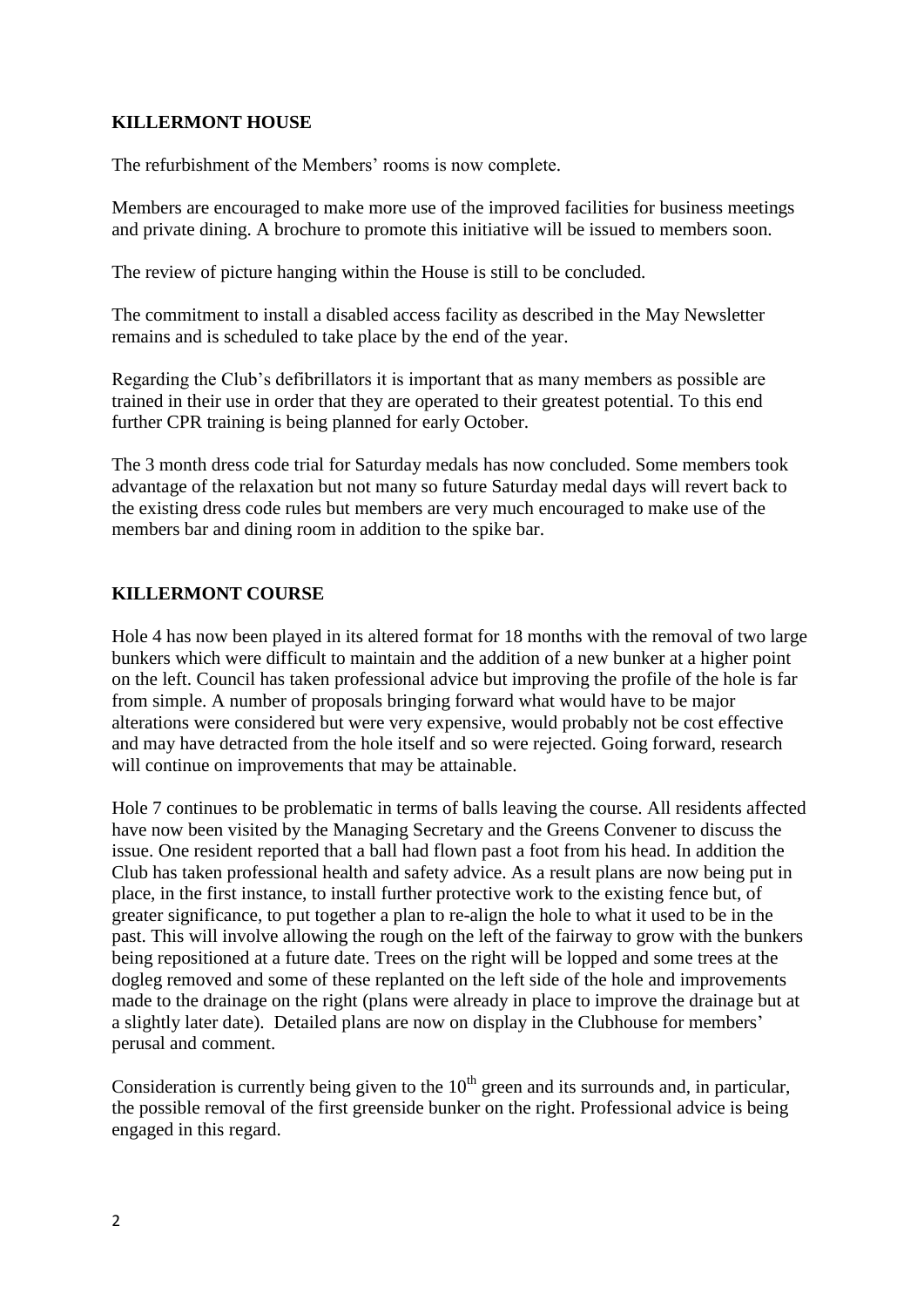The possibility of raising the  $12<sup>th</sup>$  tee to improve sighting of the fairway is under review together with improving the area between the  $11<sup>th</sup>$  green and the  $12<sup>th</sup>$  tee.

Of some concern it has to be reported that green staff have witnessed a member taking his caddy car over a green and an increasing number of members taking their powacaddys/trolleys on to tees. All that such actions do is effect damage to our greens and are very frustrating to the greens staff.

### **GAILES HOUSE**

A secondary heating system (back –up electrical heaters) is to be installed in the McLaren Room in order to guarantee warmth in one of the public rooms during cold spells.

With the updated security system now operational it is proposed to re-activate the card entry system later this year. Sufficient advance notice will be given to allow members to replace damaged cards. Re-introduction of the entry system will allow Council to discharge their responsibilities towards safeguarding the Club's assets and give safety protection to the Club's House staff.

## **GAILES COURSE**

Gorse removal has now taken place at the  $4<sup>th</sup>$  and  $10<sup>th</sup>$  holes.

Further removal of gorse including in front of the  $3<sup>rd</sup>$  tee, around the  $7<sup>th</sup>$  blue tee forward from the area in front of the tee all along the left hand side towards the greenside bunker and some minor removal at the  $14<sup>th</sup>$  will take place shortly.

Council has now considered the 15 written responses to the summer and winter works programmes. Members were very much in favour of the proposals and some took the opportunity of offering constructive suggestions in other areas. Most of these suggestions are already under consideration within the Council's five year forward plan for the course which, in itself, is constantly evolving but the winter programme has been revised to include some of the suggestions as follows:-

- Path to  $15<sup>th</sup>$  will be extended (as originally planned) to allow easier access to back of tee and to future teeing area being considered.
- A rolling programme of tee enhancement to be introduced planning to improve all tees over a period of several years. Those most in need will be dealt with first, probably  $7<sup>th</sup>$ ,  $9<sup>th</sup>$ , and  $10<sup>th</sup>$ .
- $\bullet$  Trees to the rear of the 3<sup>rd</sup> green to be properly maintained and the limbs growing along the ground to be removed.
- Removal of trees to the front of the  $3<sup>rd</sup>$  championship tee (line of sight)
- Removal of trees at the  $11<sup>th</sup>$  blue tee (line of sight). The angle of the tree limbs does not allow pruning only.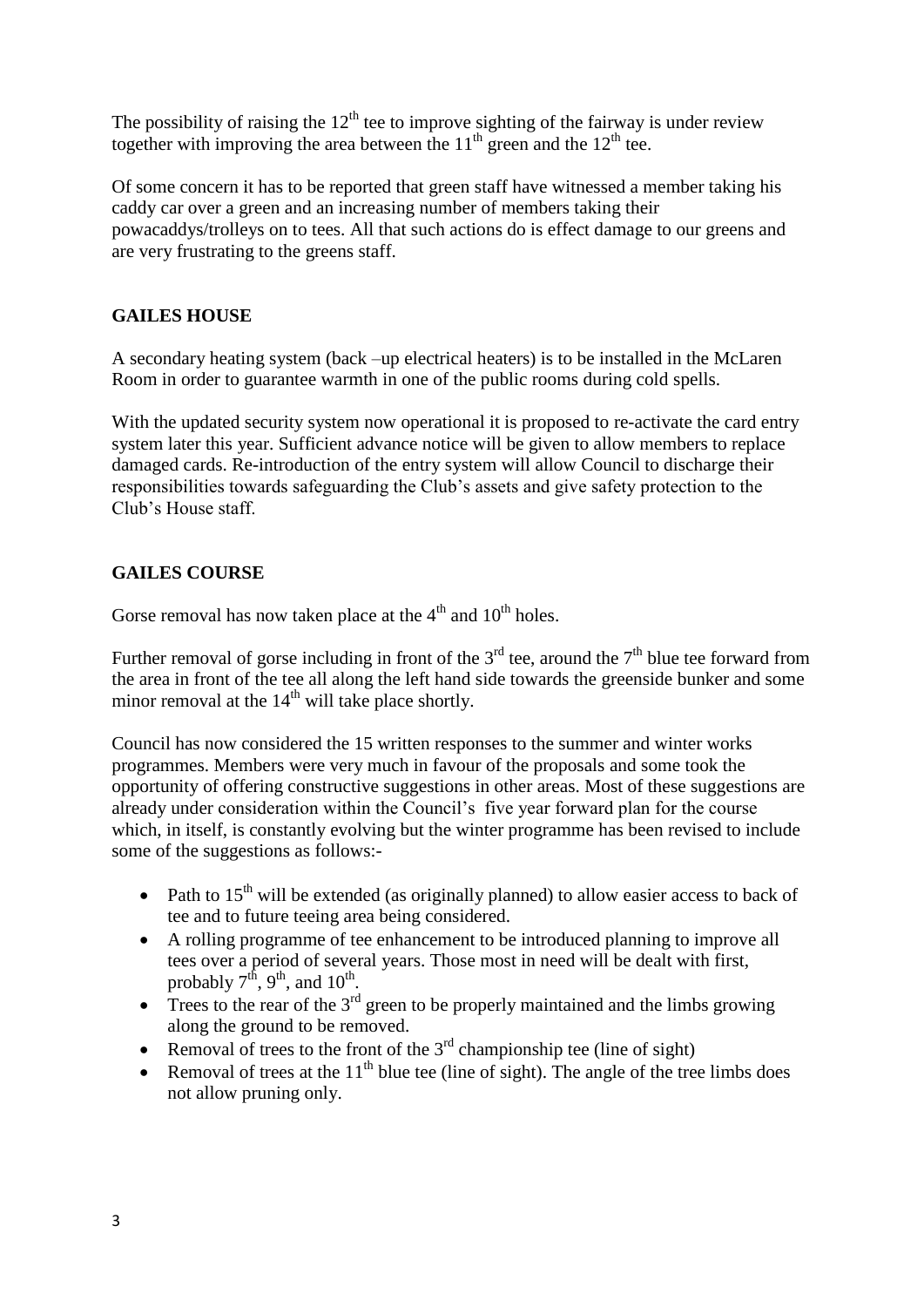Members' suggestions not included in the revised winter programme will be considered for action going forward. In particular, active consideration, including taking professional advice, is currently being given to the area at the back of the  $4<sup>th</sup>$  green which is likely to give rise to changes.

### **FINAL OPEN QUALIFYING**

Without question, a great day for Glasgow Golf Club in general and Gailes Links in particular. The R and A were very complimentary on the condition and presentation of the course and the Club's ability to provide the member resource (over 80 members) to ensure the event was run in a very professional and efficient manner. Thanks are very much due to Brian Dickson, Fergus McAinsh, Jim Brown and all the volunteers.

As a bonus the qualifier was won by a high profile competitor with a fine score of 9 under par. Marc Warren went on to play well in The Open itself and played particularly well in the US PGA coming in joint 15<sup>th.</sup> He has also just won a European Tour event in Denmark. In addition, a new course record of 63 was carded by Jamie McLeary who came second in the qualifier.

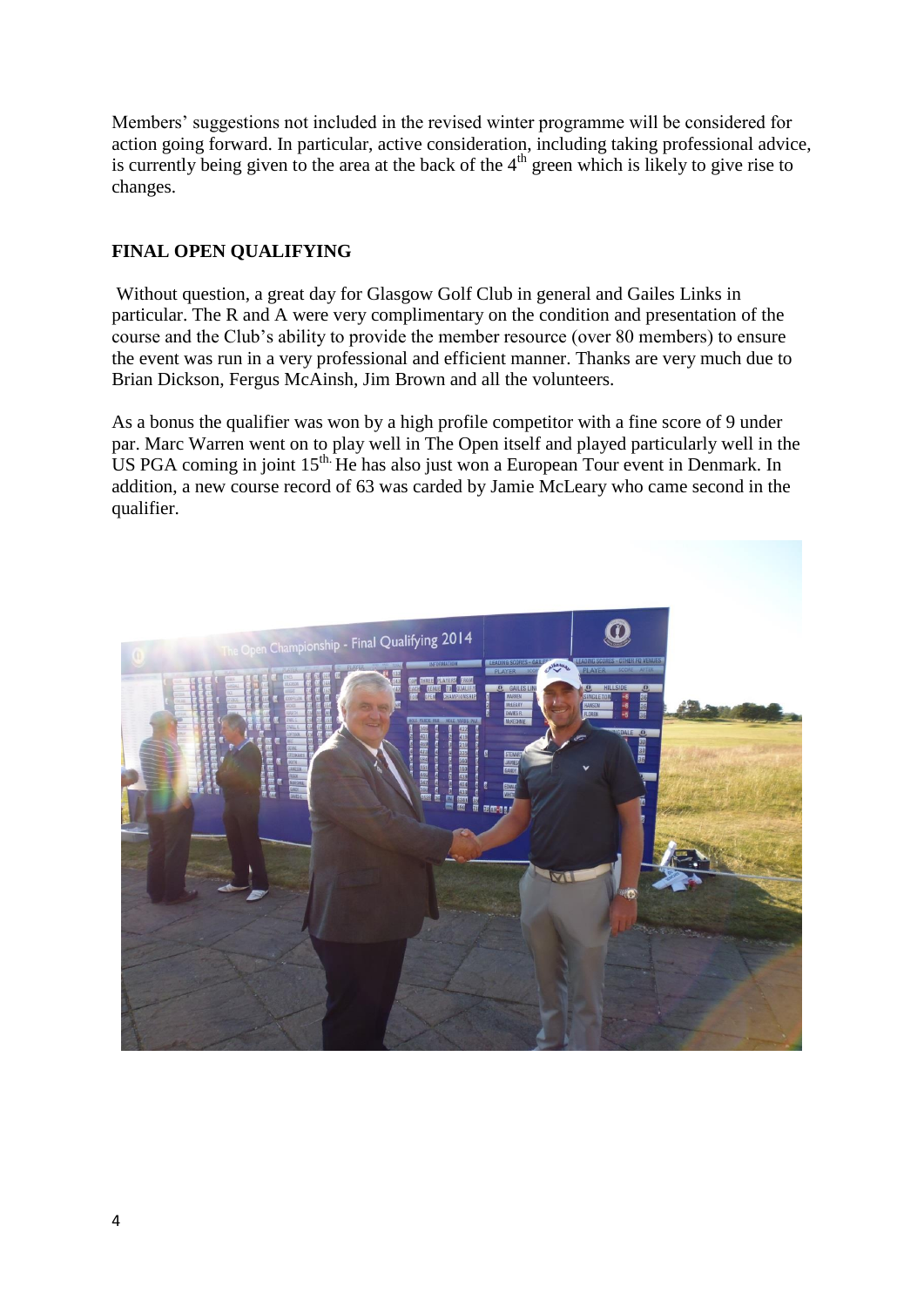## **MATCH AND HANDICAP**

Medal monitoring will continue until the end of the season and appears to be having a degree of success.

The Club has secured approval from the SGU to hold 9 hole medals over holes 1-9. Scorecards and handicap conversion tables are now available and dates for medals in the remaining months of this season will be announced shortly.

#### **MARKETING AND SPONSORSHIP**

An alternative initiative to generate visitor income is to be launched shortly. This will involve members being allowed to invite a party of guests (between 12 and 20) to either course at a preferential green fee. Dates for any such parties would be strictly controlled by the Club and bookings would be taken at "quieter times". Other clubs, including Prestwick, run similar schemes with success.

#### **JUNIOR ASSOCIATES**

Over the summer months coaching has proved to be very popular. Indeed, some of the boys being coached are not currently (yet!) members of the Club.

The Club's team competing in the Andy Kellock Cup at Cawder this month are to be congratulated in finishing  $\overline{4}^{th}$  out of 14 teams and only 3 strokes behind the eventual winners. Well done to :-

- Mathew Irvine
- Andrew Kitson
- William Prentice
- Mathew Robertson
- Aidan Sloan
- Luke Steven

#### **CONSUMPTION OF DRINKS IN THE LOCKER ROOM**

Members are reminded that if they wish to enjoy the television facility in the locker room accompanied by a refreshment they must bring such refreshments upstairs themselves AND return empty cups and glasses afterwards.

#### **SOCIAL**

Plans are in place to hold Sunday family carvery lunches on a more regular basis.

Members are reminded that the Annual Dinner will be held on Friday  $21<sup>st</sup>$  November. Put the date in your diary. Details will follow in due course.